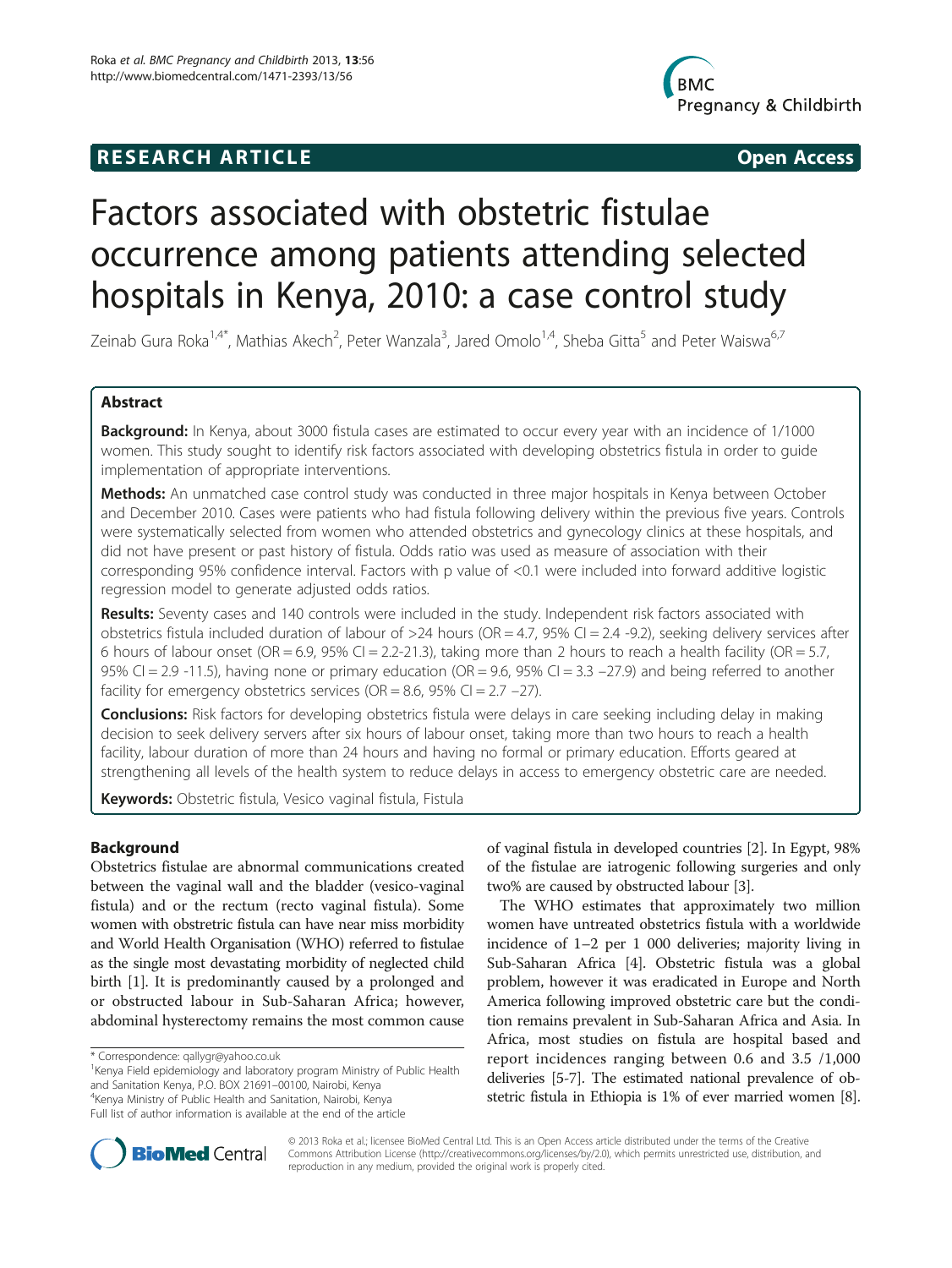In Kenya, it is estimated that annually there are 3,000 new fistulae cases but only 7.5% are reported and treated [[9](#page-6-0)].

Obstetrics fistulae result in physical, psychological and social effects. The continuous leakage of urine and or feaces causes a bad odour which may lead to isolation, stigmatization, rejection by society and divorce [\[10](#page-6-0)]. Many of these women also do not engage in any economically gainful activities thus becoming an economic burden to society [[11\]](#page-6-0).

Major risk factors for obstetrics fistulae include early age at pregnancy, short stature, illiteracy, poverty, not attending antenatal care and rural place of residence or living far away (>3 km) from a health facility [\[10,12,13](#page-6-0)]. According to the delay model discussed by Thaddeus and Maine, there are three delays that contribute to obstetrics fistula development; delay in the making the decision to seek care, delay in arrival at a health facility; and delay in the provision of adequate care [[14\]](#page-6-0). Most studies have looked at the total duration of labour as opposed to the duration that lapsed between onset of labour and the decision to seek delivery services and or reaching health facilities. Some risk factors are unique to specific regions and countries for example the 'gishiri" cut practiced in northern Nigeria [\[12,15\]](#page-6-0). Previous evaluations of obstetric fistula in Kenya have all been descriptive in nature. The need to carry out analytical studies to identify risk factors so as to focus the existing interventions has largely remained unfulfilled. We therefore conducted an unmatched case control study to identify the factors associated with obstetrics fistula among patients attending selected hospitals in Kenya.

# Methods

#### Study design and sites

An unmatched case–control study was conducted between October and December 2010 at three selected hospitals in Kenya namely Kenyatta National Hospital in Nairobi, Coast Provincial General Hospital in Mombasa and New Nyanza Provincial Hospital in Kisumu. In Kenya, apart from the Kenyatta National Hospital and Moi Teaching and Referral Hospital, most of the fistula surgeries are done as yearly surgical camps. These camps are mainly held in these three hospitals. Kenyatta National Hospital serves as the referral point for fistula management especially for complicated and complex fistulae. The fistula clinic at Kenyatta National Hospital has been operating since 1994. In 2009, fistula surgeries have been subsidized courtesy to collaboration with Africa Medical Research Foundation (AMREF). In this clinic, 10–15 patients with fistula are seen every Tuesday and appropriate management planned for them. The other two hospitals are provincial referral hospitals and sites for yearly vesico-vaginal fistula repair. The Kenya health system has six levels of public health facilities. The first level is community units which are

manned by community health workers. Level two are the dispensaries which offer outpatient services for common ailments and also provide basic primary health services like immunization. Level three are the health centres which offer outpatient, delivery of normal labour and immunization but lack the capacity to offer emergency obstetrics services like caesarean section. Level four are the district hospitals, level five are provincial hospitals and level six are the Kenyatta National Referral Hospital and Moi Teaching and Referral Hospital. Levels four, five and six can offer the comprehensive obstetrics care and all patients with complicated labour are referred to these facilities.

According to Kenya Demographic Health Survey, 2010, it is estimated that 92% of pregnant women attend antenatal care at least once in their pregnancy but only 43% deliver in health facilities.

# Study population and inclusion criteria

The Study population included women who had delivered within the previous five years attending the three study sites. A case was defined as a woman with treated or untreated fistula following pregnancy within the previous five years at the gynecological clinic at the study sites and had consented to take part in the study. The five year limit was necessary to minimise recall bias of events surrounding the delivery preceding the fistula development. A control was defined as a woman who had delivered within the previous five years no history of treated or healed fistula, in obstetrics and gynecology clinic at the study sites and had consented to take part in the study. Women who were nulli-parous were excluded from the study.

#### Sample size and sampling

A minimum sample size of 207 using Fleiss (1981) formulae was calculated with the case to control ratio of 1:2, 95% confidence interval and power at 80% to detect a minimum odds ratio of two. Cases were selected from the study sites proportionate to the number of cases seen at the site in 2009. Case-patients who met the inclusion criteria were enrolled consecutively as they came to the clinic until the desired sample size was achieved.

Number of controls was double the number of cases selected from each study site. The number of controls recruited per day was obtained by dividing number of total controls to be recruited from a study site by the number of clinic days within the study period. Every day the files of the patient were reviewed to select the ones who satisfied the criteria for being a control who were then selected using simple random sampling with replacement.

#### Data collection, management and analysis

Data was collected using a semi-structured interviewer administered questionnaire via face-to-face interviews. The data included socio demographic variables, circumstances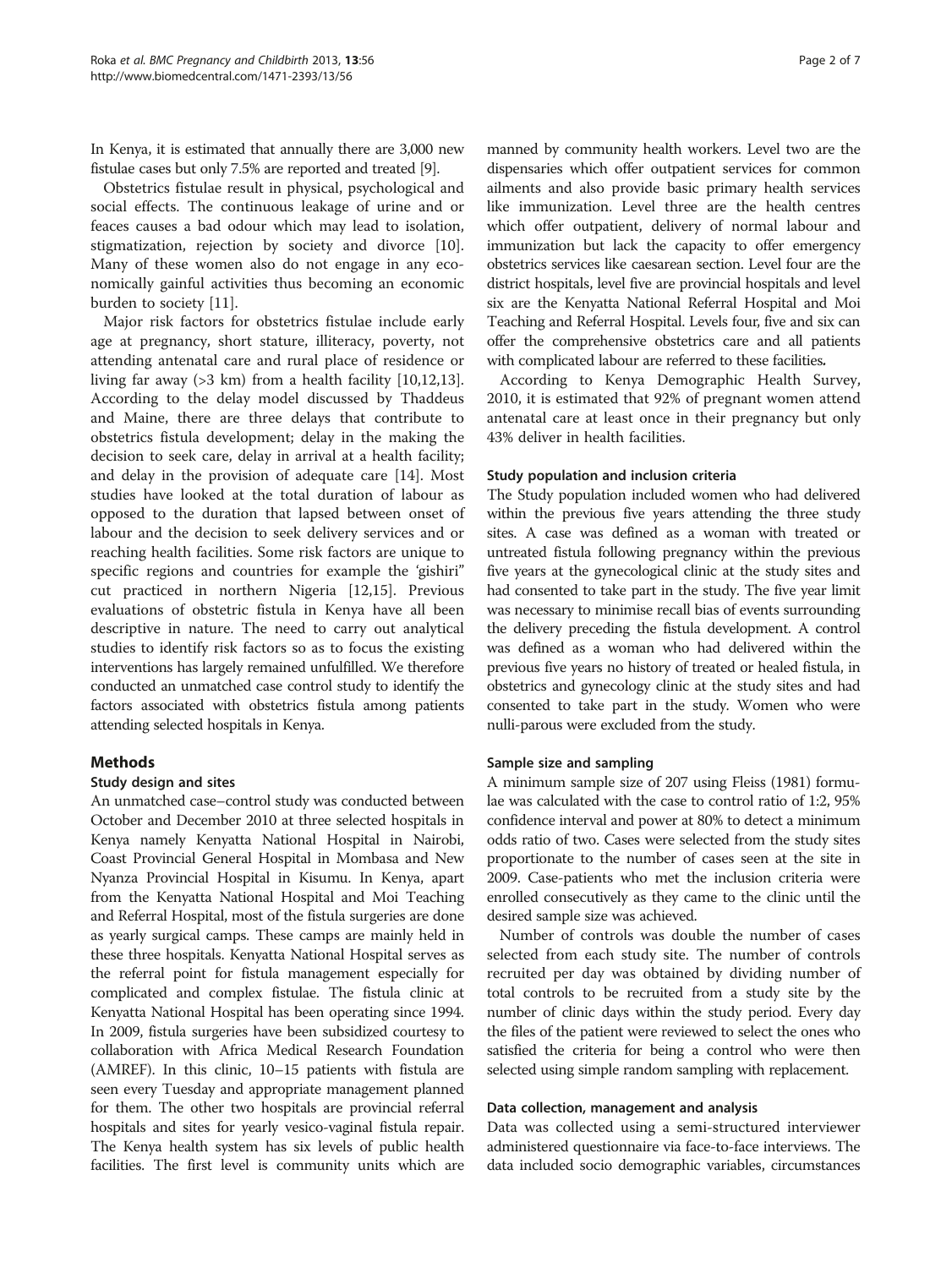surrounding most recent delivery which included duration of labour and duration before going to a health facility among others and clinical information which was collected from cases.

Descriptive analyses of the demographic variables for both cases and controls were done using means, proportions and frequencies. Crude odds ratios and 95% confidence intervals were calculated at bivariate analysis where exposures were tested for association with the outcome variable (obstetrics fistulae) using chi-square test or Fisher's exact test. Adjusted odds ratio and their 95% confident interval were calculated by including all exposures with  $p$  value  $\langle 0.1 \rangle$  in the multivariate model. All exposure with P value < 0.05 were considered statistically significant.

#### Ethical considerations

Ethical review and approval was sought and obtained from Scientific Steering Committee (SSC) and Ethical Review Committee (ERC) of Kenya Medical Research Institute, SSC no. 1881. Clearances to carry out the study were sought and obtained from the hospitals where studies were carried out (Kenyatta National Hospital, Coast Provincial General Hospital and Nyanza Provincial General Hospital). Written informed consent was sought and obtained from each participant.

#### Results

Seventy cases and 140 controls were included into the analysis. Majority of the case were aged 15-24 (55%, 39/70) while controls were aged 25–34 years (59%, 82/140). The median age at first pregnancy was 22.5 (IQR 11) years for cases and 29 (IQR 9) years for controls (Table 1). Seventeen percent of the cases (12/70) had their first pregnancy when they were 11–15 years old and 64% (45/70) had their first pregnancy by the time they were 20 years old. Thirty-nine percent (54/140) of the controls had their pregnancy by the time they were 20years old (Table [2](#page-3-0)). Fifty percent (35/70) of the cases were primi-parous and number of cases reduced as parity increased.

Comparing the cases and controls, the mean age at first pregnancy was higher in controls than in cases  $(p < 0.01)$ . Cases had mostly none (33%, 23/70) or primary education (48%, 34/70) while most controls (67%, 94/140) had secondary and tertiary education (p value < 0.01) (Table 1). Of the 70 cases, 38(54%) were married and 14(20%) were divorced compared to controls where 110/140 (79%) were married and 6/140(4.3%) were divorced. All the women with fistula who were divorced attributed the divorce to the fistula onset. Only 3% (2/70) of the cases had formal salaried employment compared to controls where 16% (23/140) had formal salaried employment. Thirty-four percent of cases report to have stopped working after onset of symptoms of fistula. Almost half of the cases

| <b>Characteristics</b>           | Cases $(n = 70)$<br>Freq $(\%)$ | Controls $(n = 140)$<br>Freq $(\%)$ | *P-value |  |  |
|----------------------------------|---------------------------------|-------------------------------------|----------|--|--|
| Median age at<br>first pregnancy | 29 (IQR9)<br>22.5 (IQR11)       |                                     | < 0.01   |  |  |
| Marital status                   |                                 |                                     | < 0.01   |  |  |
| Married                          | 39(55.0)                        | 110(78.6)                           |          |  |  |
| Single                           | 12(17.0)                        | 19(14.3)                            |          |  |  |
| Divorced                         | 14(20.0)                        | 6(4.3)                              |          |  |  |
| Widowed                          | 4(7.0)                          | 5(2.9)                              |          |  |  |
| Parity                           |                                 |                                     | < 0.01   |  |  |
| 1                                | 35(50.0)                        | 35(25.0)                            |          |  |  |
| $\overline{2}$                   | 14(20.0)                        | 39(27.9)                            |          |  |  |
| $\geq$ 3                         | 21(30.0)                        | 66(47.1)                            |          |  |  |
| Height                           |                                 |                                     | < 0.01   |  |  |
| $≤150cm$                         | 31(44.3)                        | O(0.0)                              |          |  |  |
| >150cm                           | 39(55.7)                        | 140(100.0)                          |          |  |  |
| Level of education               |                                 |                                     | < 0.01   |  |  |
| None                             | 23(32.8)                        | 4(2.9)                              |          |  |  |
| primary                          | 34(48.4)                        | 42(30.0)                            |          |  |  |
| Secondary                        | 11(16.9)                        | 52(37.1)                            |          |  |  |
| Tertiary                         | 2(3.0)                          | 42(30.0)                            |          |  |  |

Table 1 Socio-demographic characteristics for cases and controls attending Coast Provincial, Kenyatta National and Nyanza Provincial hospitals in Kenya, October to December 2010

\*P-value derived from chi square and fishers test.

(44%, 31/70) were shorter than 150cm while all controls were taller than 150 cm.

As shown in Table [2](#page-3-0), half of the cases (35/70) reported a labour duration of more than 72 hours. Forty six percent (64/140) of the controls had labour duration of less than 12 hours and 39% (54/140) had duration of 12–24 hours. Seventy three percent (51/70) of cases and 84% (118/120) of controls delivered in a health facility. Eighty-two percent (42/51) of the cases made the decision to seek delivery services after six hours of labour had elapsed while 61% (72/118) of controls made the decision within six hours of labour. Seventy five percent (38/70) of the cases took more than two hours to get to a facility irrespective of mode of transport while 80% (94/118) of controls took two hours or less to get to a health facility. Seventy four percent (52/70) of cases and 94% (121/140) of controls had attended antenatal clinic at least once in the last pregnancy or the pregnancy associated with fistula.

Eighty six percent of the cases who were primipara were younger than 20 years while only 20% of the women with parity of more than one were younger than 20 years (Table [3](#page-3-0)).

At multivariate analysis (Table [4](#page-4-0)), independent risk factors associated with obstetrics fistula included duration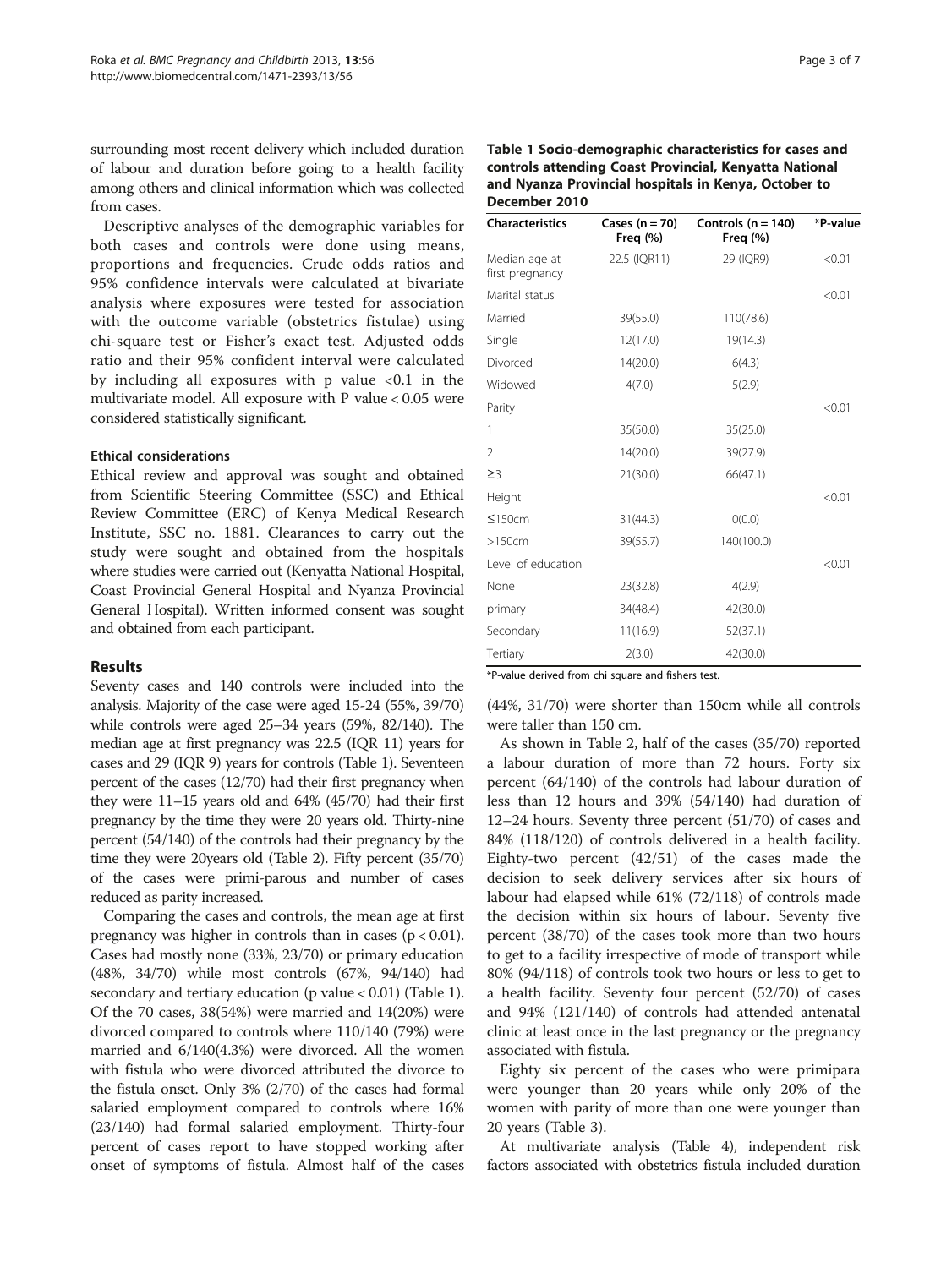<span id="page-3-0"></span>Table 2 Obstetrics characteristics of cases and controls attending Coast Provincial, Kenyatta National and Nyanza Provincial hospitals in Kenya, October to December 2010

| Variables                                                     | Cases       | Controls    |  |
|---------------------------------------------------------------|-------------|-------------|--|
|                                                               | Freq $(\%)$ | Freq $(\%)$ |  |
| Duration of labour                                            | $n = 70$    | $n = 140$   |  |
| $\leq$ 12                                                     | O(0.0)      | 64(45.7)    |  |
| 13-24                                                         | 3(4.3)      | 54(38.6)    |  |
| 25-48                                                         | 9(12.9)     | 21(15)      |  |
| 49-72                                                         | 23(32.9)    | 1(0.0)      |  |
| >72                                                           | 35(50)      | 0(0.7)      |  |
| Place of delivery                                             | $n = 70$    | $n = 140$   |  |
| Home                                                          | 19(27.1)    | 22(15.7)    |  |
| Health Facility                                               | 51 (72.9)   | 118(84.3    |  |
| Duration from onset of labour to<br>decision to seek services | $n = 51$    | $n = 118$   |  |
| $\leq$ 6 hours                                                | 9 (17.6)    | 72(61.0)    |  |
| >6 hours                                                      | 42 (82.4)   | 46(39.0)    |  |
| Time taken from home to reach the a h/facility                | $n = 51$    | $n = 118$   |  |
| $\leq$ 2 hours                                                | 13(25.5)    | 94(79.7)    |  |
| >2 hours                                                      | 38 (74.5)   | 24(20.3)    |  |
| Referral to another facility                                  | $n = 51$    | $n = 118$   |  |
| Yes                                                           | 28 (54.9)   | 12(10.1)    |  |
| No                                                            | 25 (45.1)   | 108(89.9)   |  |
| Mode of delivery                                              | $n = 70$    | $n = 140$   |  |
| Caeserian section                                             | 42(60)      | 27(19.3)    |  |
| Spontaneous vaginal delivery                                  | 23(32.9)    | 109(77.9)   |  |
| Vacuum delivery                                               | 4(5.7)      | 4(2.9)      |  |
| Forceps delivery                                              | 1(1.4)      | O(0.0)      |  |
| Delivery outcome                                              | $n = 70$    | $n = 140$   |  |
| Live birth                                                    | 15(21.4)    | 135(96.4)   |  |
| Still birth                                                   | 55(78.6)    | 5(3.6)      |  |
| Antenatal attendance                                          | $n = 70$    | $n = 140$   |  |
| No                                                            | 18(25.7)    | 9(6.4)      |  |
| 1                                                             | 10(19.2)    | 2(1.4)      |  |
| 2                                                             | 11(21.2)    | 12(8.6)     |  |
| 3                                                             | 11(21.2)    | 37(26.4)    |  |
| $4+$                                                          | 20(38.4)    | 80(57.2)    |  |
| Age group at marriage                                         | $n = 58$    | $n = 123$   |  |
| $<$ 15                                                        | 16(27.6)    | 5(4.1)      |  |
| $16 - 20$                                                     | 29 (50.0)   | 51(41.5)    |  |
| 21-25                                                         | 10(17.2)    | 47(38.2)    |  |
| 26-30                                                         | 2(3.4)      | 17 (13.8)   |  |
| $31 - 35$                                                     | 0(0.0)      | 3(2.4)      |  |
| 36-40                                                         | 1(1.7)      | 0(0.0)      |  |
| 41-45                                                         | 1(1.7)      | O(0.0)      |  |

Table 2 Obstetrics characteristics of cases and controls attending Coast Provincial, Kenyatta National and Nyanza Provincial hospitals in Kenya, October to December 2010 (Continued)

| Age group at first childbirth | $n = 70$  | $n = 140$ |
|-------------------------------|-----------|-----------|
| $11 - 15$                     | 12(17.1)  | 4(2.9)    |
| $16 - 20$                     | 33 (47.1) | 50 (35.7) |
| $21 - 25$                     | 19 (27.1) | 54 (38.6) |
| $26 - 30$                     | 4(5.7)    | 25 (17.9) |
| $31 - 35$                     | 1(1.4)    | 5(3.6)    |
| $36 - 40$                     | 1(1.4)    | 2(1.4)    |

of labour of >24 hours (OR = 4.7, 95% CI = 2.4 -9.2), making the decision to seek delivery services after more than 6 hours of labour at home  $(OR = 6.9, 95\% \text{ CI} = 2.2-21.3)$ , taking more than two hours to reach a health facility  $(OR = 5.7, 95\% \text{ CI} = 2.9 - 11.5)$ , having none or primary education  $(OR = 9.6, 95\% \text{ CI} = 3.3 -27.9)$  and being referred to another facility for emergency obstetrics services (OR = 8.6, 95% CI =  $2.7 - 27$ ).

# Discussion

In this unmatched case control study, we examined factors associated with obstetrics fistulae in three selected hospitals in Kenya. Our analysis identified having none or primary education, making decision to seek delivery services after six hours from onset of labour, and reaching a health facility after two hours as risk factors for developing obstetrics fistula. Other risk factors included delay caused by referral to another facility and duration of labour of more than 24 hours. This is one of the first analytical studies to evaluate obstetric fistula in Kenya. Previous studies been mainly descriptive thus limiting the understanding of risk factors.

Similar case control studies carried out in Nigeria [[10,13\]](#page-6-0) identified low levels of education and labour

Table 3 Distribution of fistula cases attending Coast Provincial, Kenyatta National and Nyanza Provincial hospitals in Kenya, October to December 2010 by age-group and parity

| Age-group |           | <b>Parity</b> |
|-----------|-----------|---------------|
|           | Primipara | >1 parity     |
| $11 - 15$ | 10(28.6)  | 2(5.7)        |
| $16 - 20$ | 20(57.1)  | 5(14.3)       |
| $21 - 25$ | 5(14.3)   | 3(8.6)        |
| $26 - 30$ | O(0.0)    | 12(34.3)      |
| $31 - 35$ | O(0.0)    | 5(14.3)       |
| $36 - 40$ | O(0.0)    | 6(17.1)       |
| $41 - 45$ | O(0.0)    | 2(5.7)        |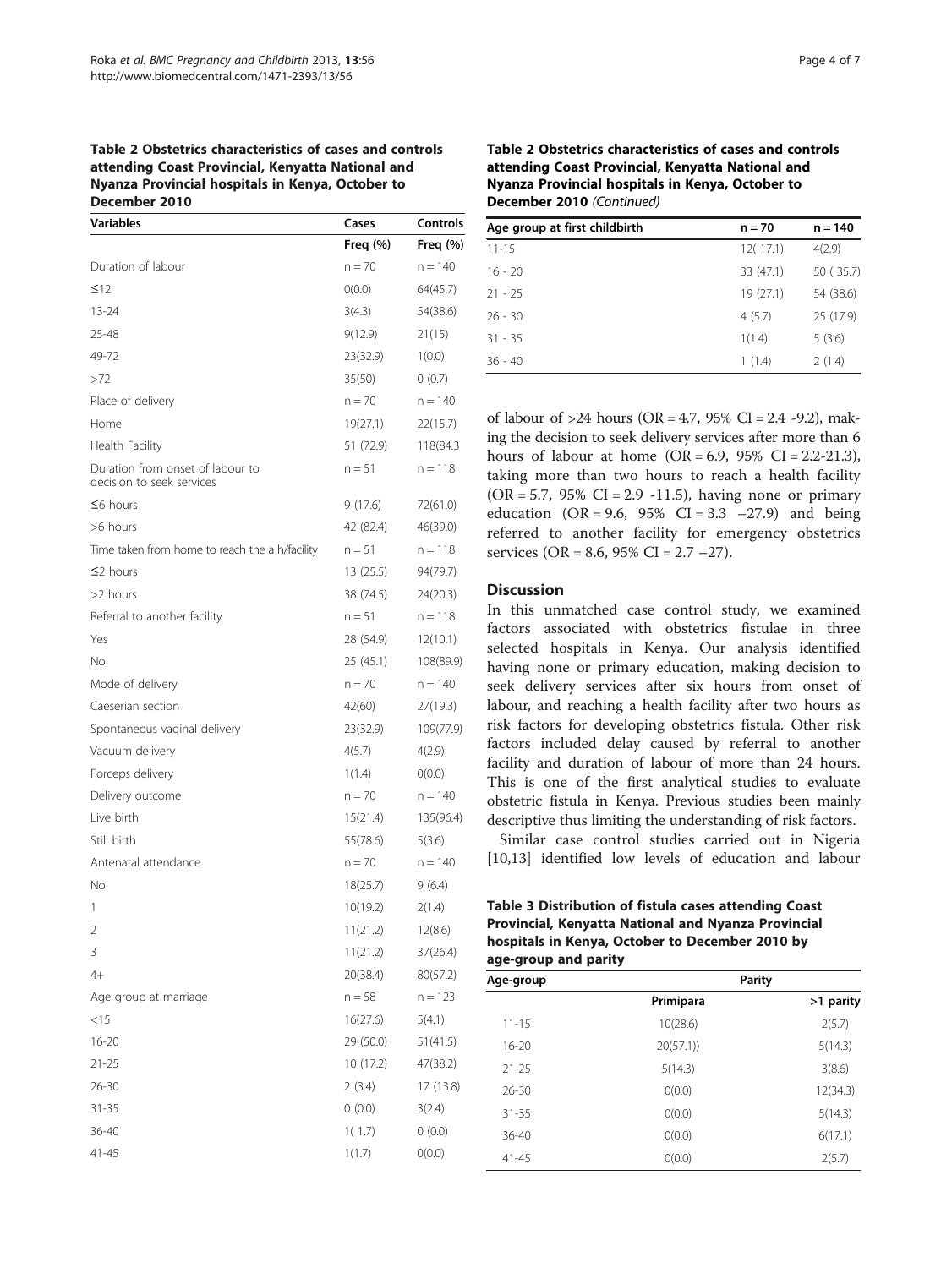<span id="page-4-0"></span>

| Table 4 Factors associated with occurrence of obstetrics fistula among cases and controls attending Coast Provincial, |
|-----------------------------------------------------------------------------------------------------------------------|
| Kenyatta National and Nyanza Provincial hospitals in Kenya, October to December 2010                                  |

| <b>Variables</b>                                                         | Cases freq (%) | Control freq (%) | OR   | 95% CI       | aOR  | 95% CI        |
|--------------------------------------------------------------------------|----------------|------------------|------|--------------|------|---------------|
| Level of education Secondary $+ = 1.00$                                  | 57/70(81.4)    | 46/140(32.8)     | 8.9  | $4.3 - 19.4$ | 9.6  | $3.3 - 27.9*$ |
| Referred to another facility (Yes/NO)                                    | 23/51(45.1)    | 10/118(8.5)      | 8.9  | $3.5 - 22.8$ | 8.6  | $2.7 - 27.0*$ |
| Duration of labour before deciding to seek<br>delivery services >6hrs/<6 | 42/51(82.3)    | 48/118(51.7)     | 6.8  | $2.9 - 16.6$ | 6.9  | $2.2 - 21.3*$ |
| Time taken to reach the h/facility (>2hrs/<2hrs)                         | 38/51(74.5)    | 24/118(20.3)     | 11.5 | $4.9 - 26.9$ | 5.7  | $2.9 - 11.5*$ |
| Labour duration $>$ 24hrs/ $<$ 24                                        | 67/70(95.7)    | 21/140(15)       | 119  | 32-520       | 4.7  | $2.4 - 9.2*$  |
| Age at marriage >18/≤18yrs                                               | 30/57(52.6)    | 95/120(79.3)     | 0.3  | $0.1 - 0.6$  | 0.2  | $0.03 - 1.1$  |
| Age at first child $>18/518$ yrs                                         | 30/70(42.9)    | 117/140(83.6)    | 0.15 | $0.07 - 0.3$ | 0.4  | $0.08 - 2.3$  |
| Antenatal clinic attendance(Yes/No)                                      | 52/70(74.3)    | 131/140(93.6)    | 0.2  | $0.08 - 0.5$ | 0.13 | $0.006 - 2.4$ |
| Formal occupation (Yes/No)                                               | 2/70(2.9)      | 23/140(16.4)     | 0.2  | $0.02 -0.6$  | 0.4  | $0.05 - 1.3$  |
| Antenatal visit (>1/1)                                                   | 42/52(80.8)    | 129/131(98.5)    | 0.07 | $0.01 - 0.3$ | 0.1  | $0.03 - 4.6$  |
| Primi parity                                                             | 35/70(50)      | 36/140(25)       | 2.9  | $1.5 - 5.5$  | 1.5  | $0.36 - 6.9$  |

\*Significant at Multivariate analysis.

duration of more than 24 hours as risk factors for obstetrics fistula occurrence. However, the study did not evaluate the delay in making the decision to seek delivery services and in reaching health facilities. In a descriptive study from Zambia [[16\]](#page-6-0), women were asked where they delayed and 67.5% said they delayed at home. This delay at home was not evaluated for association with fistula occurrence. It is important for a woman to be in a health facility once she is in active labour in order to get proper management and good outcome. Cultural beliefs, economic constrains and attitude towards services in health facilities could contribute to this delay [[17\]](#page-6-0). Attendance by unskilled persons who did not recognise impending complications early enough to seek emergency obstetrics services could also contribute to delay in seeking delivery services [\[17](#page-6-0)]. Increasing awareness and importance of timely health facility delivery and dangers signs in pregnancy among pregnant mothers and the community is important in reducing this delay. Community health workers could be used to raise this awareness.

In this study we considered the duration of time they took to reach the health facilities irrespective of mode of transport. Taking more than two hours to reach a health facility was a significant risk factor for developing obstetric fistula. Findings by Melah from Nigeria [[10](#page-6-0)] show that distance of more than 3km from the women's homes to the health facilities is a risk factor for obstetrics fistula. Transport problems and long distances have been identified as contributors to delay in reaching the health facilities [[16,17\]](#page-6-0). Maternal waiting shelters for pregnant women who live long distances from the hospitals to stay in when they reach near term or expected dates of delivery, will help in reducing this delay in the short term [[16\]](#page-6-0). In the long term, access to

functional hospitals needs to be improved through better transportation or distribution of health facilities. Communities could also initiate low cost transportation system which will enable the women to get to the health facilities in time.

Primary health care facilities in Kenya do not offer emergency obstetrics services for women with obstructed labour and therefore they have to be referred to district hospitals or higher levels for possible caesarean section and other management. The duration taken to get to the referral facility adds to delay in getting appropriate management and this is specially so when coupled with delay in seeking delivery services and delay in reaching a health facility. Thus there is urgent need to build the capacity of primary level health care to conduct emergency obstetrics care and also to improve referrals between health facilities.

In this study difference in antenatal attendance among cases and controls was not significant. Findings in studies from Nigeria [[10,12](#page-6-0),[13](#page-6-0),[16](#page-6-0)], indicate that not attending antenatal care was a significant risk factor for developing fistula. This non-significant finding could be explained by the increased advocacy for antenatal care attendance in Kenya where women are asked to present their antenatal cards when they take their children for immunization. Antenatal attendance was relatively high among cases but women still delayed in making the decision to seek delivery services. There is therefore need to improve on quality of the antenatal services to increase awareness of importance of timely hospital delivery.

Compared to controls, cases were shorter (44.3% <150 cm), had no formal employment, had lower antenatal attendance and had either no formal education or only reached the primary school level. These findings are comparable to other studies in Africa [\[12,16,18\]](#page-6-0). Mean age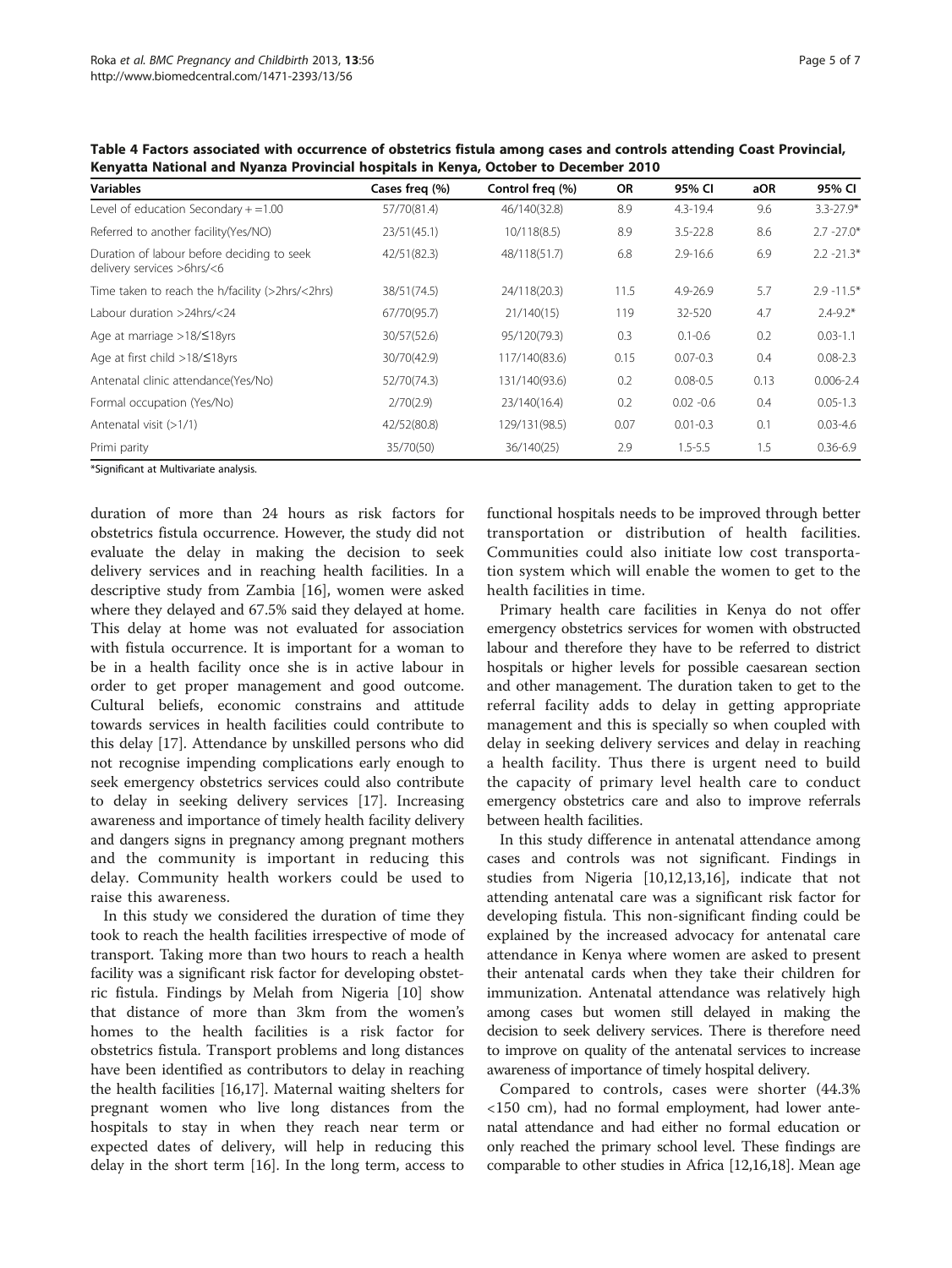<span id="page-5-0"></span>at first pregnancy among cases in this study was higher than in most studies in Africa, [[16,19,20](#page-6-0)] however; the difference between cases and controls was not significant as an independent risk factor. This could mean that the fistula cases were not due to mainly an underdeveloped pelvis and highlights the importance of timely appropriate delivery services for complicated deliveries.

Half of the cases in this study had parity of two and above. This is consistent with findings by Holme from Zambia [\[16](#page-6-0)]. Most of the multi-parous women had delivered at home in earlier pregnancies and did not realize the need of timely health facility delivery. As we plan preventive measures, we need to take this into account and tailor our interventions to cover multi-parous women.

In this study, almost a quarter of the cases were divorced and all of them attributed the divorce to fistula development. This proportion is lower than figures in other studies from Ethiopia and Nigeria [\[12,19,21](#page-6-0)]. The lower proportion in this study could be explained by the fact that polygamy is practised within most communities without actually divorcing the other woman. In Zambia, the proportion of divorced women with fistula is similar to findings in this study [\[16](#page-6-0)]. Being divorced after onset of fistula together with the fact that 34% of cases report to have stopped working after onset of symptoms of fistulas how the social effect of obstetrics fistula among women.

#### Methodological considerations

In this study, the controls were all taller than 150 cm and thus this variable could not be added to the model to evaluate for its association with obstetrics fistulae occurrence. The data collected were mainly self reported by the participants and specifically the data on circumstances surrounding delivery could not be verified from partographs which are usually kept at facilities they delivered in. Recall bias was minimized by including women who delivered within the previous five years. The retrospective recall of labor and transportation time makes the time only approximate. In future studies, there is a need to separate fistulae occurring in the first versus subsequent pregnancies because while their causes may overlap, there is likely to be distinct factors in the first pregnancy (small pelvis) that differ with fistulae formation in subsequent pregnancies (malposition). This study doesn't give indications on magnitude of obstetrics fistula due to limitation of the study design and it is also hospital based.

## Conclusions

From this study, the significant risk factors associated with developing fistula among women attending the three selected hospitals in Kenya are mainly delays in getting or accessing emergency obstetrics services and illiteracy among women.

Addressing the causes of these delays and increasing timely access to emergency obstetrics services will reduce the magnitude of obstetrics fistula. Quality antenatal care and educating pregnancy women on importance of timely hospital delivery will reduce the delay in seeking delivery services. Availability of emergency obstetrics services (caesarean sections) at selected primary health care facilities whereby selected health centres are equipped with maternity theatres and other surgical equipments in order to reduce the delay caused by referrals of cases to other facilities. In the long run, infrastructure improvement, poverty reduction and high level of literacy among the women will reduce the delays in accessing delivery services.

#### Abbreviations

WHO: World health organization; OR: Odds Ratio; ERC: Ethical review committee; SSC: Scientific steering committee; CI: Confidence interval; KFELTP: Kenya field epidemiology and laboratory training program; CDC: Centres for disease control and prevention; AFENET: African field epidemiology network; AMREF: Africa medical reaserch foundation.

#### Competing interests

The authors declare that they have no competing interests.

#### Authors' contributions

ZG is the principal investigator and contributed to developed of the concept, collected data, analyzed data and wrote the draft and final article. JO contributed to development of concept, data collection, data analysis and reviewed the draft and final article. MA contributed to development of concept, collection of data and analysis. PW1 contributed to development of concept, collection of data and analysis. PW2 critically reviewed the draft and final article. SG critically reviewed the draft and final article. All authors read and approved the final manuscript.

#### Acknowledgements

We would like to acknowledge all the women who participated in this study, the faculty members of Kenya Field Epidemiology and Laboratory Program (KFELTP), Kenya Ministry of Public Health And Sanitation, Centres for Disease Control and Prevention (CDC) Kenya and Africa Field Epidemiology Network (AFENET) for funding the write up.

#### Author details

<sup>1</sup> Kenya Field epidemiology and laboratory program Ministry of Public Health and Sanitation Kenya, P.O. BOX 21691-00100, Nairobi, Kenya. <sup>2</sup>Jomo Kenyatta University of Agriculture and Technology, Juja, Kenya. <sup>3</sup>Centre for Public Health Research, Kenya Medical Research Institute, Nairobi, Kenya. <sup>4</sup>Kenya Ministry of Public Health and Sanitation, Nairobi, Kenya. <sup>5</sup>African Field Epidemiology Network, Kampala, Uganda. <sup>6</sup>Makerere University School of Public Health, College of health Sciences, Kampala, Uganda. <sup>7</sup> Division of Public Health, Division of Global Health, Karolinska Institutet, Stockholm, Sweden.

#### Received: 27 August 2012 Accepted: 26 February 2013 Published: 28 February 2013

#### References

- 1. AbouZahr C: Global burden of maternal death and disability. Br Med Bull 2003, 67:1–11.
- 2. Miller EA, Webster GD: Current management of vesicovaginal fistulae. Curr Opin Urol 2001, 11(4):417–421.
- 3. El-Lamie IK: Urogenital fistulae: changing trends and personal experience of 46 cases. Int Urogynecol J Pelvic Floor Dysfunct 2008, 19(2):267–272.
- 4. Wall LL: Obstetric vesicovaginal fistula as an international public-health problem. Lancet 2006, 368(9542):1201–1209.
- 5. Ijaiya MA, Aboyeji PA: Obstetric urogenital fistula: the Ilorin experience, Nigeria. West Afr J Med 2004, 23(1):7–9.